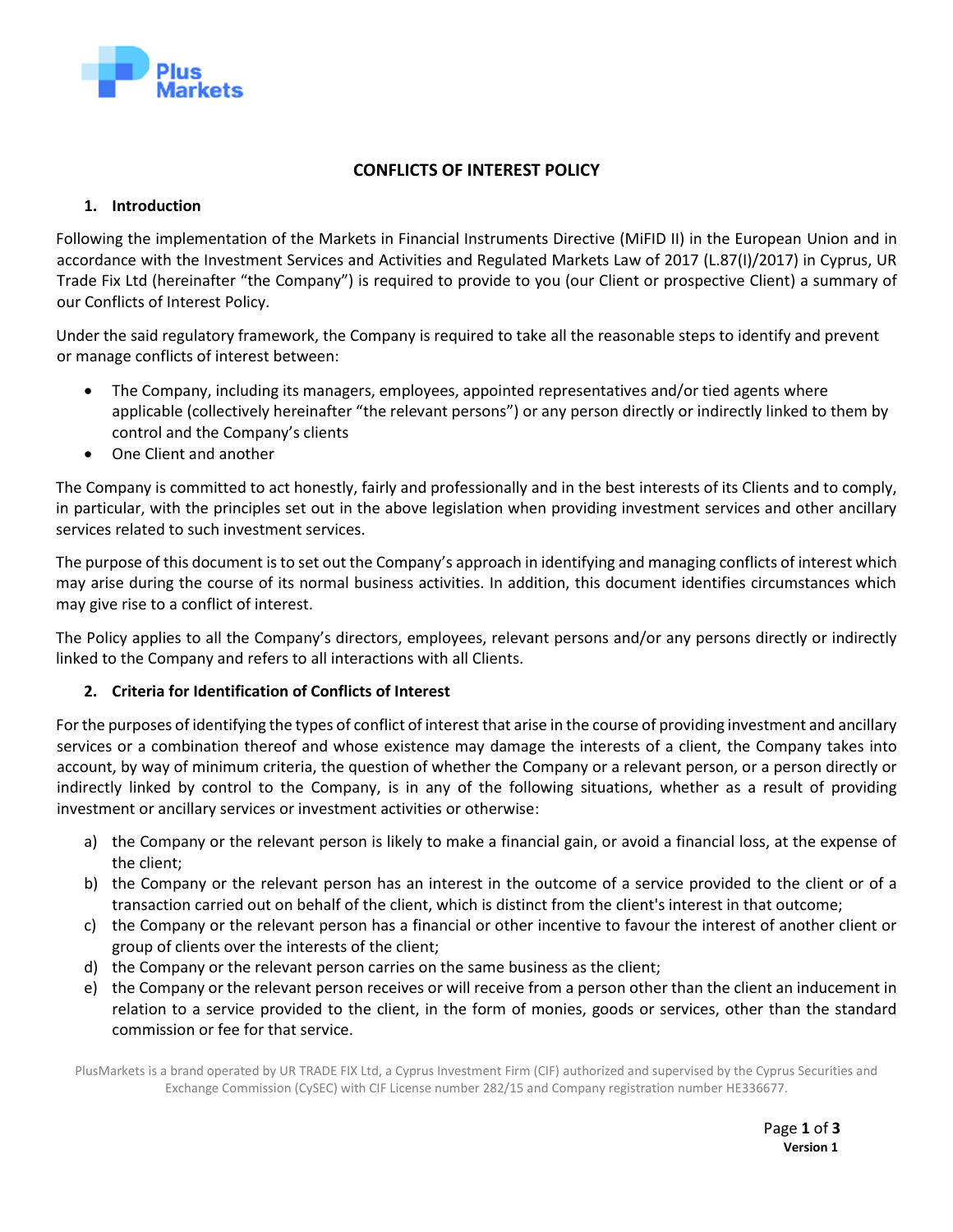

### **3. Identification of Conflicts of Interest**

While it is not feasible to define precisely, or create an exhaustive list of, all relevant conflicts of interest that may arise, taking into consideration the current nature, scale and complexity of the Company's business and the services that it offers, potential conflicts of interest may arise as a result of the following(list non- exhaustive):

- a) The Company may execute client orders with an entity which belongs to the Company's Group of Companies. However, the Company always ensures that the principles of best execution are met.
- b) The Company's bonus scheme may award its employees based, inter alia, on the trading volume etc.
- c) The Company may have an interest in maximizing trading volumes in order to increase its commission, which is inconsistent with the Client's personal objective of minimizing transaction costs;
- d) The Company may receive or pay inducements to or from third parties due to the referral of new Clients or Clients' trading;

### **4. Procedures and Controls for Managing Conflicts of Interests**

The Company maintains and operates effective organizational and administrative procedures to manage and prevent any identified conflict of interest from constituting or giving rise to a risk of damage to the interests of our clients. The measures adopted are designed to ensure that the relevant persons engaged in different business activities involving a potential conflict of interest carry on those activities at a level of independence appropriate to the size and activities of the Company.

In general, the procedures and controls that the Company follows to manage the identified conflicts of interest include the following measures (list is not exhaustive):

- a) The Company undertakes ongoing monitoring of business activities to ensure that internal controls are appropriate and adequate.
- b) The Company has in place effective procedures to prevent or control the exchange of information between Related Persons engaged in activities involving a risk of a conflict of interest where the exchange of that information may harm the interests of one or more Clients.
- c) The separate supervision of the relevant persons whose principal functions involve providing services to Clients whose interests may conflict, or who otherwise represent different interests that may conflict, including those of the Company.
- d) Removal of any direct link between the remuneration of relevant persons principally engaged with one activity and the remuneration of, or revenues generated by, different relevant persons principally engaged in another activity, where a conflict of Interest may arise in relation to those activities.
- e) Measures to prevent or limit any person from exercising inappropriate influence over the way in which the relevant person carries out investment services or ancillary services or activities.
- f) Measures to prevent or control the simultaneous or sequential involvement of a relevant person in separate investment or ancillary services where such involvement may impair the proper management of conflicts of interest.
- g) A policy designed to limit the conflict of interest arising from the giving and receiving of inducements.
- h) Chinese walls restricting the flow of confidential and inside information within the Company, and physical separation of departments.
- i) Procedures governing access to electronic data.

PlusMarkets is a brand operated by UR TRADE FIX Ltd, a Cyprus Investment Firm (CIF) authorized and supervised by the Cyprus Securities and Exchange Commission (CySEC) with CIF License number 282/15 and Company registration number HE336677.